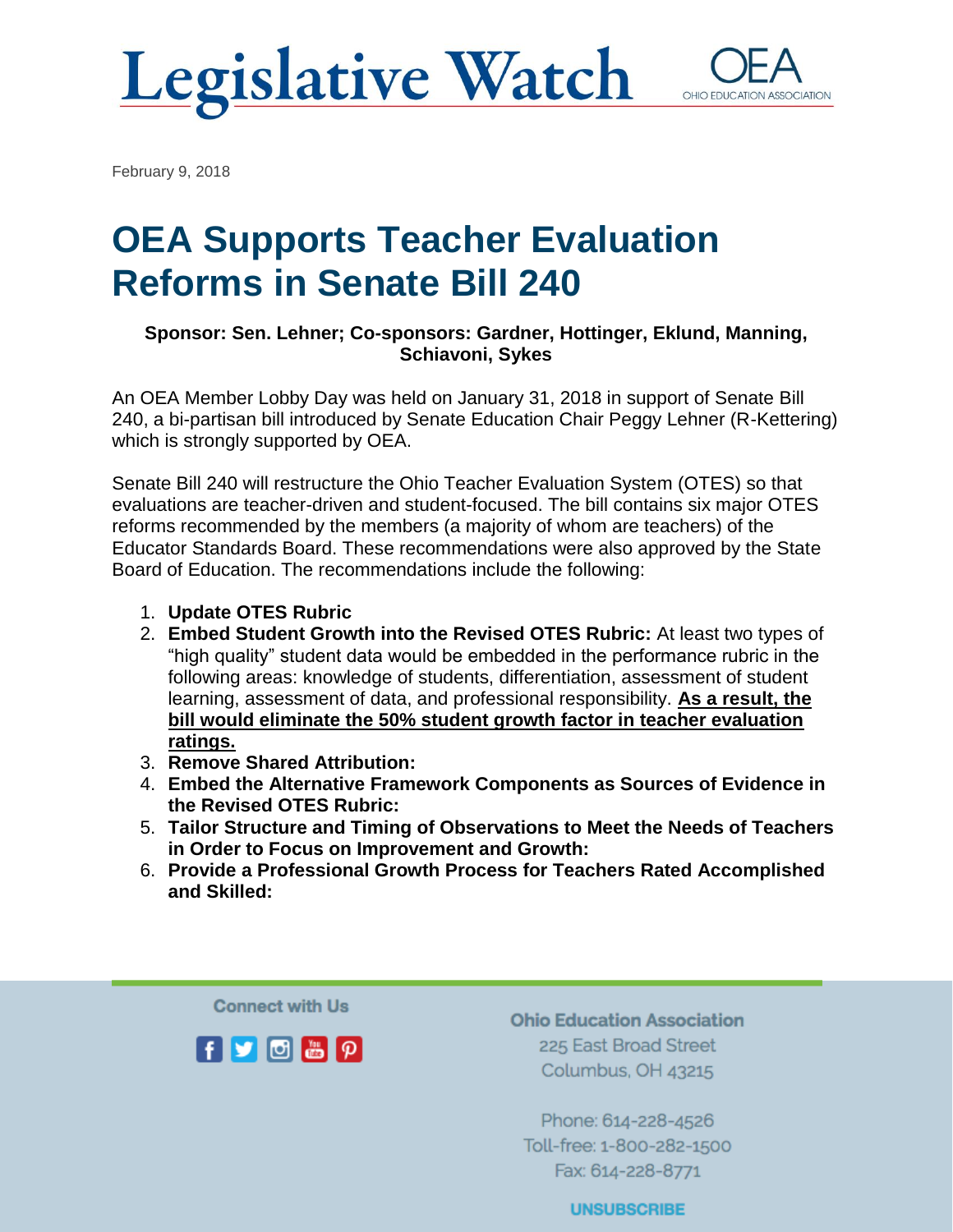

#### **What else is noteworthy about Senate Bill 240?**

- It provides teachers with more specific, useful, and relevant feedback that is focused on student learning.
- It increases the value of classroom walk-throughs, formal observations and conferences by placing greater emphasis on identified areas for improvement.
- It makes student growth measures a more useful tool for helping students. Student growth data will finally be linked with improving instruction, as opposed to a separate evaluation factor linked to a weighted percentage.

#### **[CLICK HERE](https://actionnetwork.org/letters/ask-your-state-senator-to-support-teacher-evaluation-reforms-in-sb-240) TO ASK YOUR STATE LEGISLATORS TO SUPPORT SENATE BILL 240.**

### OEA Opposes Senate Bill 216 – Public School "Deregulation"

#### **Sponsor: Huffman; Co-sponsors: Terhar, Jordan**

OEA presented opposition testimony on Senate Bill 216 to the Senate Education Committee on February 7, 2018. For a copy of the testimony, [click here.](https://www.ohea.org/cms/assets/uploads/2018/02/SB-216-OEA-Opponent-Testimony-Feb-7-2018.pdf)

Senate Bill 216 is a wide-ranging bill with numerous policy proposals that impact educators and students. There are some provisions in the bill that we like and while we recognize the bill is still evolving, as an overall package, OEA opposes the bill as it currently stands.

Of primary concern are provisions OEA views as diluting or eliminating safeguards in teacher licensure. Ensuring the professionalism and preparedness of educators to serve students in the classroom is essential. At the same time, OEA supports teacher evaluation reforms in the bill that help to advance teacher improvement and student achievement. In other areas, the bill raises important issues that merit further consideration of more narrowly-tailored solutions.

**Connect with Us** 



**Ohio Education Association** 225 East Broad Street Columbus, OH 43215

Phone: 614-228-4526 Toll-free: 1-800-282-1500 Fax: 614-228-8771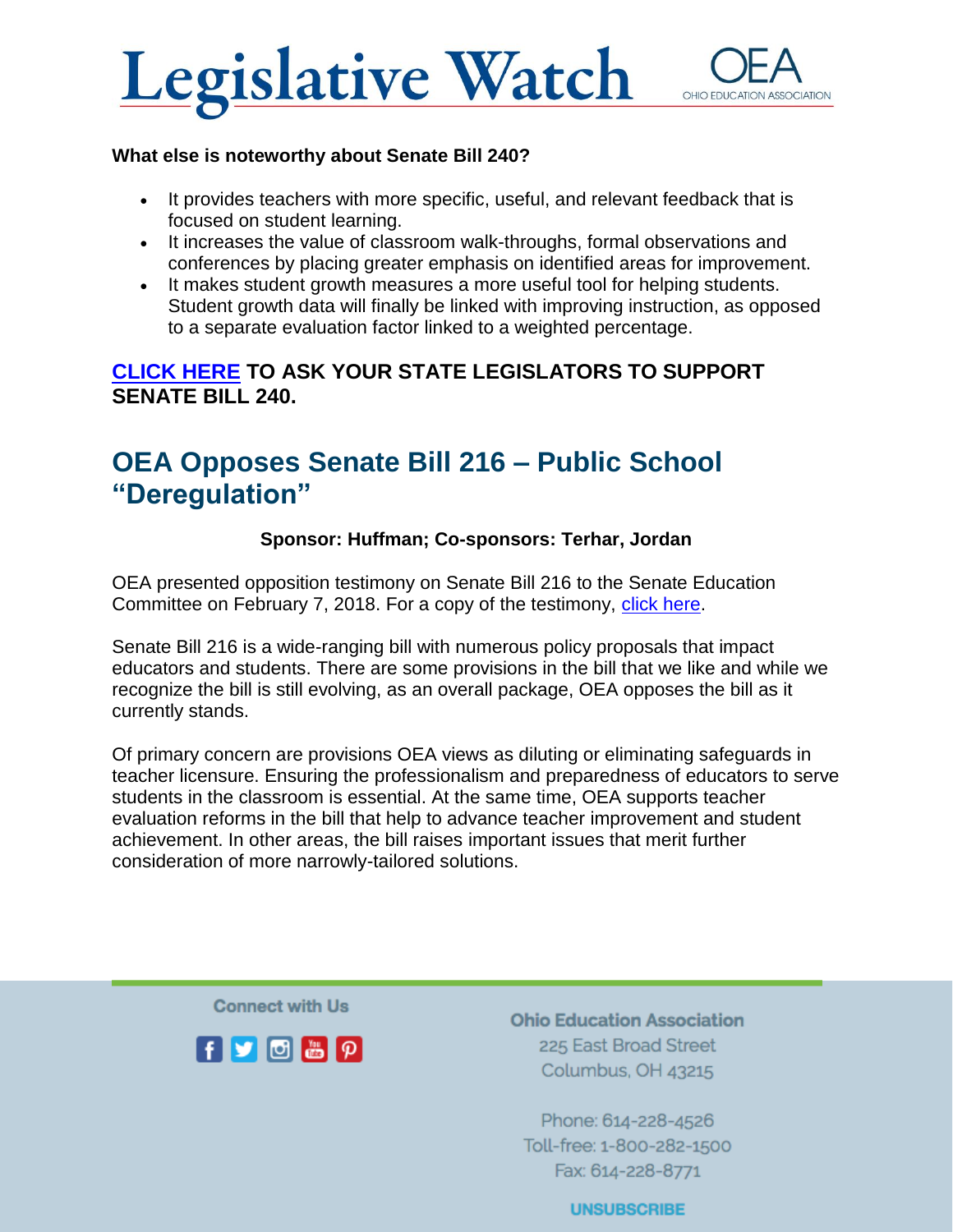



**OEA OPPOSES the following provisions:**

- **Allowing the teaching of a subject and or grade for which the person is not licensed.**
- **Requiring educational assistants to have licenses only if working in federally funded programs.**
- **Allowing substitutes to teach for an unlimited period of time.**
- **Removing kindergarteners from the reading diagnostic requirement under the Third Grade Reading Guarantee.**
- **Setting 30 as the minimum number of students ("N-size") in a group for student performance data to be reported.**
- **Requiring students to pay 50% of textbook costs for College Credit Plus.**
- **Extending required service period before a non-teaching employee becomes eligible for a continuing contract.**

**OEA SUPPORTS the following provisions:**

- **Ohio Teacher Evaluation System (OTES) reforms.**
- **More flexible options for assessing kindergarten readiness.**
- **Allowing paper testing options for third-, fourth-, and fifth-grade state achievement assessments.**
- **OEA is an INTERESTED PARTY on the following provision and welcomes further discussion:**

**Requiring the State Board to change the grade bands for teacher licenses.**

**Reducing professional development requirements for gifted services providers.**

**Connect with Us** 



**Ohio Education Association** 225 East Broad Street Columbus, OH 43215

Phone: 614-228-4526 Toll-free: 1-800-282-1500 Fax: 614-228-8771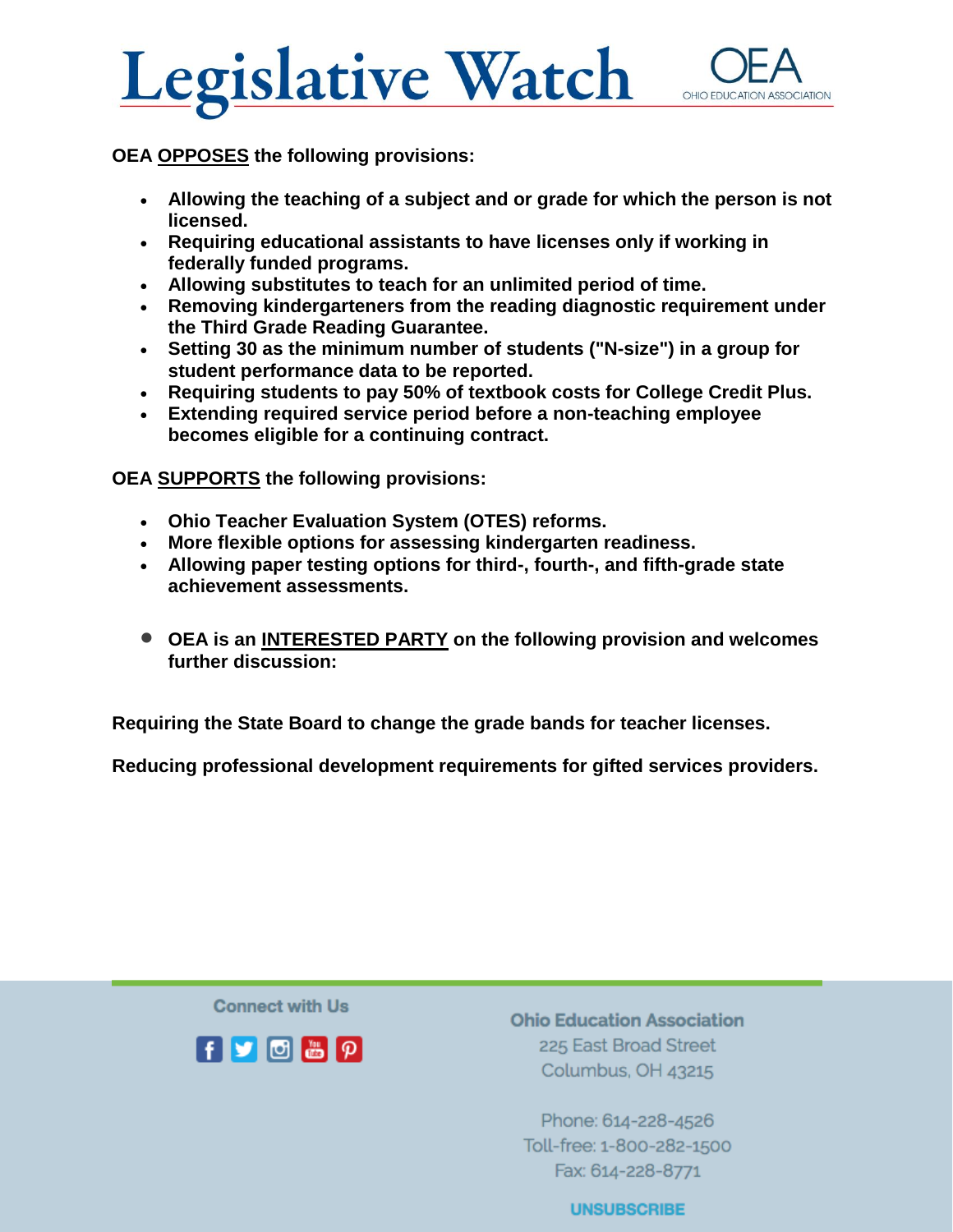

## Ohio General Assembly Passes Bi-Partisan Congressional Redistricting Plan

#### **Measure Will Appear on May Primary Ballot**

Ohioans will the chance to vote in May to adopt a constitutional amendment that would change the way congressional districts are drawn to give greater input to the minority party and, as a result, produce what supporters say will lead to fairer, more competitive districts.

The Ohio Senate approved the proposal in a 31-0 vote on Monday, February 5, 2018. The Ohio House followed suit the next day and approved the redistricting reform by a vote of 83-10. The measure is slated to appear on the May 8<sup>th</sup> primary ballot.

This long-awaited congressional redistricting reform was the culmination of months of behind-the-scenes maneuvering by legislators to craft a genuinely bipartisan plan, an effort strongly supported by OEA.

## OEA Introduced in Ohio Senate

OEA strongly supports Senate Bill 240, a bi-partisan bill introduced by Senate Education Chair Peggy Lehner (R-Kettering) on December 12, 2017. The bill contains comprehensive reforms to the Ohio Teacher Evaluation System (OTES) that were recently recommended by the teacher-majority Educator Standards Board (ESB).

Senate Bill 240 would rebalance and restructure OTES so that evaluations are teacherdriven and student-focused. The OTES reform package in Senate Bill 240 would implement the six major reforms proposed by the ESB and approved by the State Board of Education. These include:

**1) Update OTES Rubric:** The rubric would embed student growth indicators instead of using a percentage, clarify descriptors to decrease redundancy, and improve clarity in the distinctions between performance levels.

**Connect with Us** 



**Ohio Education Association** 225 East Broad Street Columbus, OH 43215

Phone: 614-228-4526 Toll-free: 1-800-282-1500 Fax: 614-228-8771